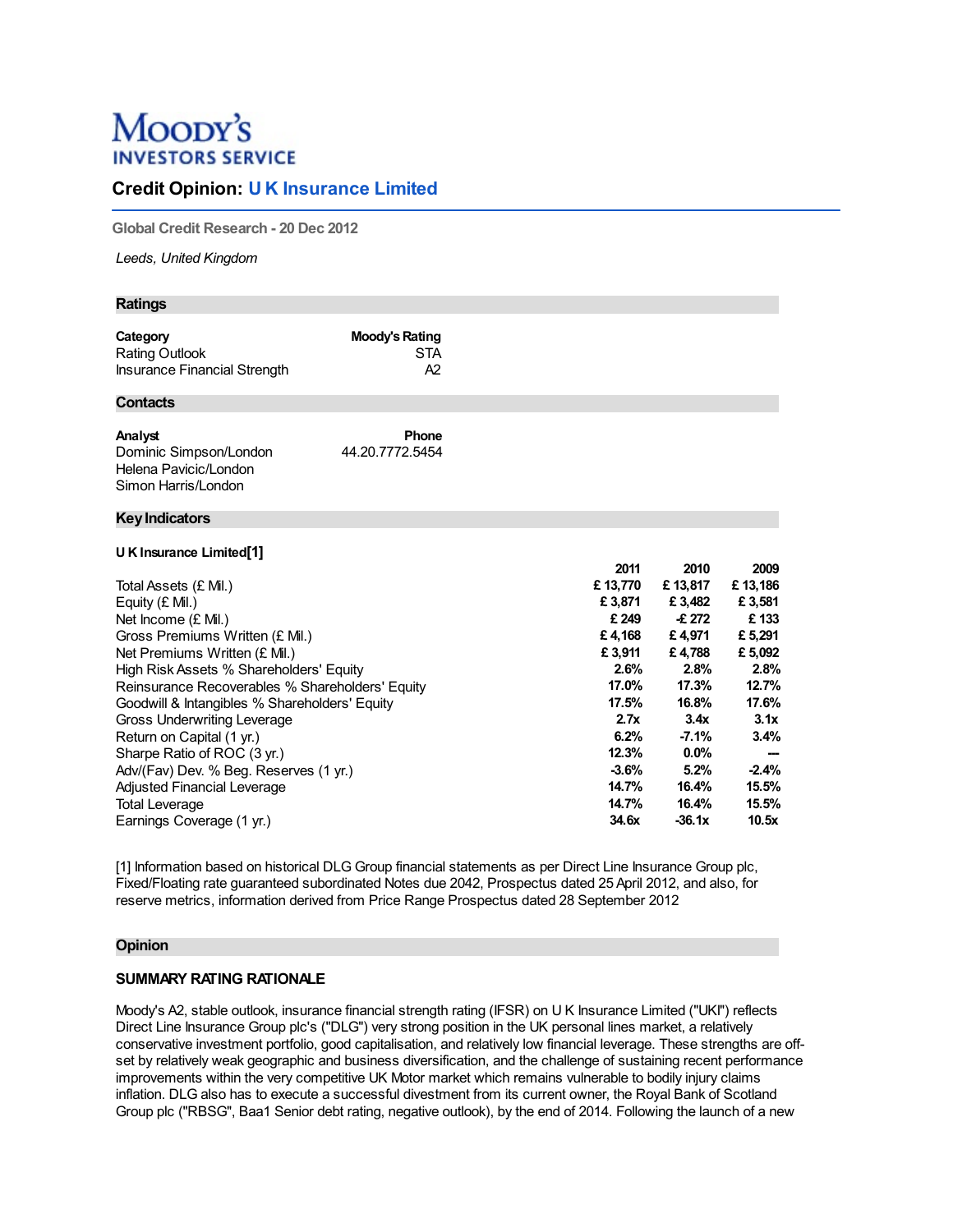corporate identity, Direct Line Group, DLG, from 1 July 2012, has been operating on a substantially standalone basis with corporate functions and governance independent of RBSG.

To comply with EC State Aid requirements, RBSG must cede control of DLG by 31 December 2013 and have divested its entire interest by 31 December 2014. In line with this requirement, DLG effected an IPO in October 2012, following which 34.5% of its shares now trade on the London Stock Exchange with RBSG owning 65.3% of the shares. In light of this divestment requirement, which is encompassed within our rating on UKI, UKI's IFSR was not impacted by Moody's downgrade by one notch of RBSG's ratings on June 21, 2012. Following the IPO we see DLG as less constrained by its current ownership, but going forward, UKI's rating could be negatively impacted in the event of 1) a delay to the divestment from RBSG, and 2) a material weakening of RBSG's credit profile as reflected in any further downgrade of RBSG's ratings.

UKI, which is now DLG's main (UK) operating subsidiary, underwrites over 85% of DLG's gross written premium (GWP). Via a Part VII transfer effected in December 2011, UKI received almost all of the assets and liabilities of Direct Line Insurance Ltd (established by RBS in 1985), Churchill Insurance Company Ltd (established in 1989 and acquired by DLG in 2003), and the National Insurance and Guarantee Corporation Ltd ( NIG, established in 1894 and acquired by Churchill in 2000). DLG also manages relatively small Italian and German insurance businesses. At YE11, DLG's business, which is UK Motor orientated, was split on a GWP basis: 42% UK personal Lines Motor, 25% UK personal lines Home, 8% UK personal lines rescue & other, 10% UK Commercial, 14% International and 1% other (predominantly personal lines brokers in run-off).

# **Credit Strengths**

-Very strong position in the UK personal lines market, with powerful brands

-Low exposure to product risk with a personal lines orientation

-Relatively conservative investment portfolio

-Good capitalisation

-Relatively low financial leverage

# **Credit Challenges**

-Relatively weak geographic and business diversification; UK and Motor business predominate

-Sustaining performance improvements and growing profitably in very competitive UK Motor market

-Bodily injury claims inflation in UK Motor market which led to significant reserve strengthening in 2010 and 2009

-Enhancing contribution of Commercial and International businesses to overall operating profit

-Successful divestment from RBS Group

# **Rating Outlook**

The rating outlook is stable.

What to Watch For:

-Further reduction in RBSG's shareholding in DLG

-UK Motor pricing environment, including impact of removal of gender-based pricing from December 2012

-Legal developments in UK Motor re claimants' compensation

# **What Could Change the Rating - Up**

-Average return on capital through the cycle of at least 8% with combined ratio consistently below 100% and stable reserving

-Sustained gross underwriting leverage of 3x or below

-Profitable development of non-UK businesses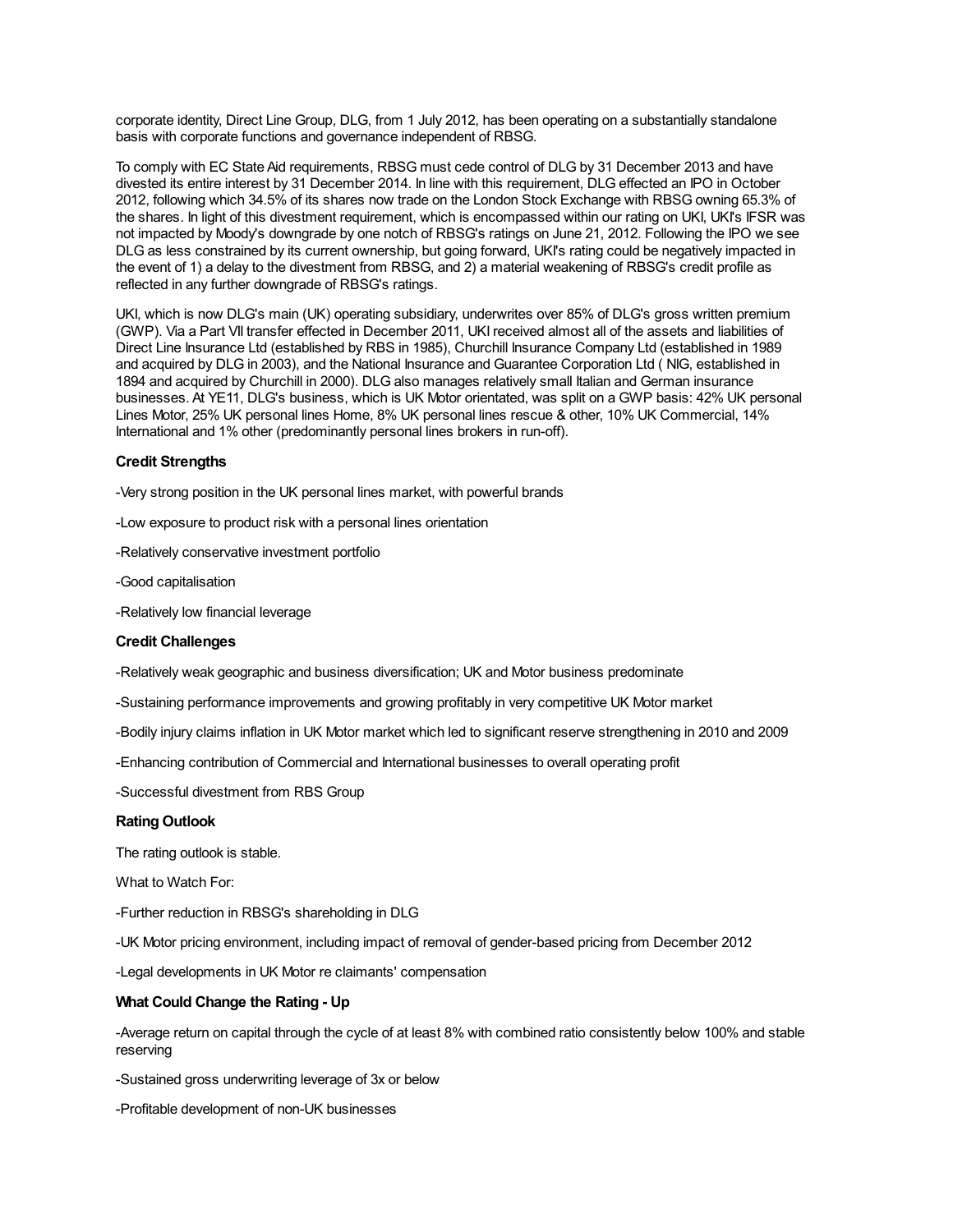# **What Could Change the Rating - Down**

-Average return on capital through the cycle below 6%

- -Adjusted financial leverage in excess of 30%
- -Earnings coverage below 6x
- -Meaningful deterioration in capital adequacy either from an economic or an IGD perspective.

#### **Recent Results and Developments**

- At 9m 2012, DLG reported net income of £142m (9m 11: £223m) with an annualised Return on Tangible Equity (RoTE) and pro-forma (assuming that capital actions taken by DLG occurred on 1/1/12) RoTE of 10.6% and 13.5% respectively, net income of £247m for ongoing operations (£247m), a combined operating ratio of 99.7% (101.9%), and net assets of £2.8bn (YE11: £3.6bn) with a further dividend of £200m paid to RBSG in September taking the total dividend paid, as planned, to RBSG during the year to £1bn. The operating profit was negatively affected by adverse weather claims, £50m worse than normal, but benefited from reserve releases of £352m from prior years.

-As part of DLG's IPO announcement in September 2012, it was stated that DLG is 1) targeting a 15% return on tangible equity from ongoing operations; 2) targeting a 98% combined operating ratio for the 2013 financial year from ongoing operations; 3) targeting £100 million of gross annual cost savings in 2014; 4) expecting its pro-forma full year dividend pay-out ratio for the 2012 financial year to be between 50-60% of any consolidated post-tax profit from the Group's ongoing business, with a progressive dividend policy thereafter; 5) targeting a capital coverage ratio in the range of 125-150% of risk-based capital.

-In April 2012, DLG issued £500m of lower Tier 2 dated subordinated notes.

-At YE11, DLG reported net income of £249m (YE10: loss of £272m), an ongoing business combined ratio of 102% (121%), ongoing gross written premium of £4,125m (£4,095m), and shareholders' equity of £3,612m (£3,223m).

# **DETAILED RATING CONSIDERATIONS**

Moody's rates UKIA2 (stable outlook) for insurance financial strength which is in line with the adjusted rating indicated by the Moody's insurance financial strength rating scorecard.

#### **Insurance Financial Strength Rating**

The key factors currently influencing the rating and outlook are:

Factor 1 - Market Position, Brand and Distribution (Aa)

We view DLG's market position as excellent. As at YE11, it was the largest (Source: Association of British Insurers (ABI)) personal Motor and Home lines writer in the UK, and its brands, especially Direct Line and Churchill, are very powerful. DLG is also a meaningful player in the direct Motor markets in Germany and Italy, but its overall market position in these countries is very small.

DLG's UK market share has been declining recently as a result of exiting unprofitable business, de-risking the book, re-pricing, and the cessation of the Tesco Personal Finance (TPF) joint venture. Furthermore, in our opinion, its market share, especially in Motor, has been negatively impacted by the strong market growth in price comparison websites ("PCW") which encourage switching and in which, in our view, DLG has been relatively underweight, although Direct Line branded business is deliberately not quoted on PCWs. However, going forward, we expect DLG's personal lines market position to remain very strong.

DLG's personal lines distribution is strong with products sold directly by phone, over the internet, through PCWs and via partnerships including RBS/NatWest, Nationwide and Sainsburys. The much smaller Commercial insurance also benefits from some direct distribution, although the vast majority of business is accessed via brokers. However, given the direct/personal lines focus of the book, and DLG's inherent scale advantages, the underwriting expense ratio is viewed as relatively high, although we expect this ratio to improve via the implementation of efficiency programs.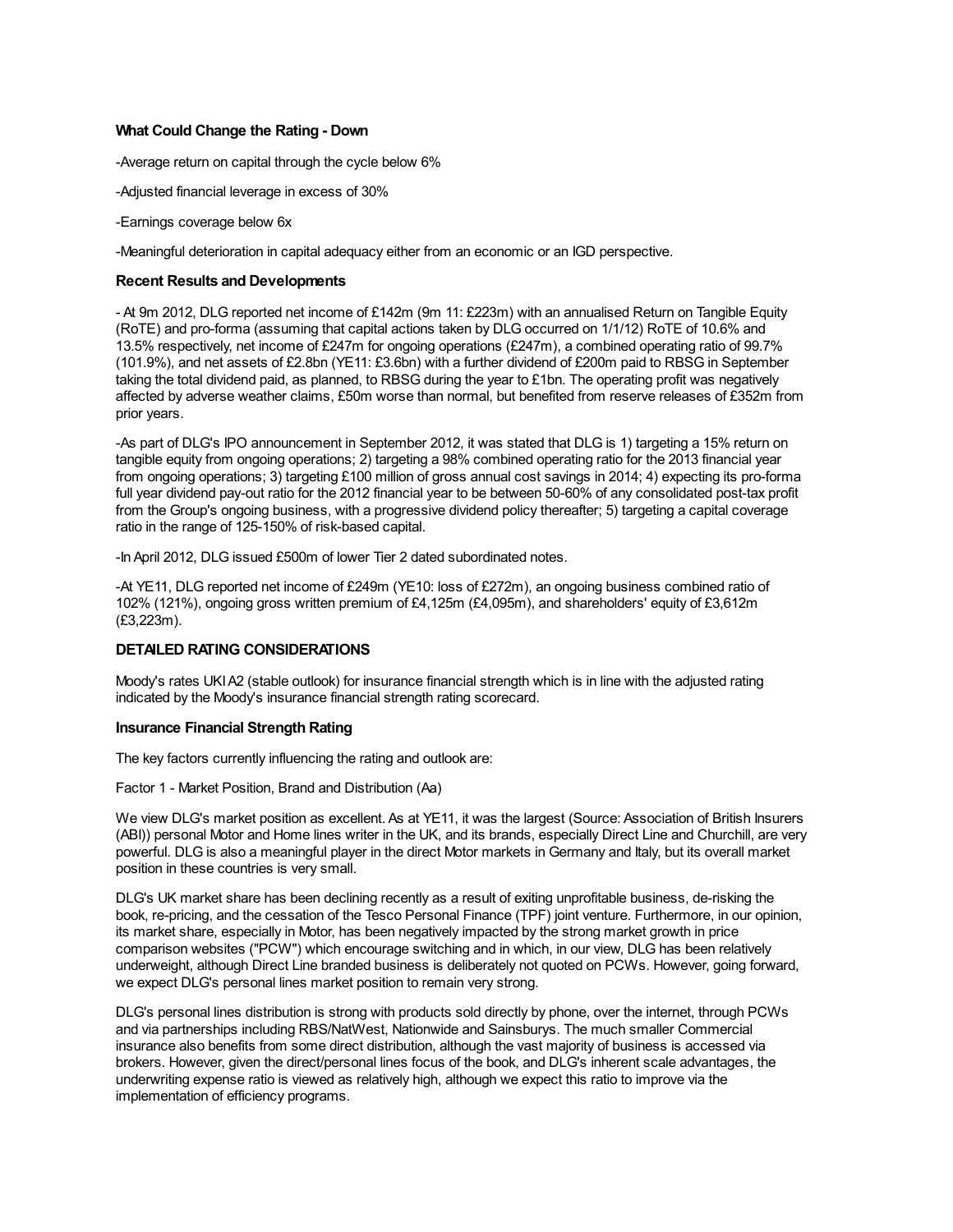#### Factor 2 - Product Risk and Diversification (Baa)

DLG writes non-life business, split 90% personal lines, 10% commercial lines, with the main classes of business being Motor and Property. Management view the business on a divisional basis, which at YE11 and by GWP was split: UK Motor (42%), UK Home (25 %), UK Rescue & Other (8%), UK Commercial (10%), International (14%) and other, predominantly the personal lines broker book in run off (1%). DLG's product risk is considered low given the preponderance of personal lines risks, and although the business is exposed to windstorm and flood catastrophe risk, DLG purchases significant reinsurance cover.

However, business line diversification is viewed as relatively limited in light of the preponderance of personal lines Motor and Home business, and geographically the book is dominated by UK business. Going forward, geographic diversification could improve as DLG looks to grow organically its international business, but we expect the proportion of UK business to remain very significant for the foreseeable future.

#### Factor 3 - Asset Quality (A)

We view overall asset quality as good. DLG has a relatively conservative investment portfolio, with 99% invested in bonds and cash as at 30 September 2012 (YE11: 93%). High risk assets as a % of equity is very low - DLG currently has no equities exposure.

The credit quality of the fixed income portfolio is very good, with around 93% of the corporate bond (44% of total invested assets) and government bond (29% of total invested assets) portfolio rated Aor higher. DLG has no exposure to peripheral European sovereign debt and only £52m of corporate bond exposure to Ireland, Italy and Spain. However, there is concentration risk in the government bond portfolio via its significant proportion of UK gilts, and within the corporate bond portfolio there is significant though reduced exposure to the banking sector. Going forward, there is some transition risk as DLG, which has now adopted an independent (of RBSG) investment management and treasury function, looks to further reposition its investment portfolio with a maximum allocation to corporate bonds of 60%.

DLG's asset quality benefits from its low level of reinsurance recoverables which at H1 12 were 28% of equity (YE11: 17%), and low level of reported goodwill & intangible assets (including DAC) which at H1 12 were c.23% of equity (YE11: 17%).

# Factor 4 - Capital Adequacy (A)

We view overall capital adequacy as good. Capitalisation improved in 2011 reflecting lower business volumes as a result of exiting certain lines, and an increase in total equity of around 11% following the 3% decrease in 2010. Moody's gross underwriting leverage metric has also improved and was relatively low at 2.7x YE11, although this increases to 2.9x if we exclude from equity the TPF non-controlling interest amount of £259m which DLG intends repaying in 2013, and the IGD coverage ratio at YE11 was a high and significantly improved 319% (YE10: 227%). However, capital adequacy has weakened somewhat during 2012 with dividend payments, as planned, from DLG to RBSG of £1 billion negatively impacting shareholders' equity which has reduced by around 22% during 2012 YTD. The Group's solvency coverage ratios have also reduced during 2012, but to a lesser extent, with IGD and risk-based capital coverage ratios of 306% and 160% (YE11: 169.5%), the latter still higher than DLG's target range of 125-150%.

We note that DLG's risk management and modelling capabilities continue to be developed. DLG is currently enhancing its economic capital model, which is used to calibrate ICA, to meet Solvency II requirements, and is aiming to fully embed ERM throughout the business in the near to medium term.

#### Factor 5 - Profitability (A)

We view overall profitability as good. Profitability from 2007-2011 (see note 1 below) has been mixed, with very good return on capital performance in 2007 and 2008. However, DLG's results were impacted in 2009, and especially 2010, by significant UK Motor bodily injury reserve strengthening. In these years, DLG reported very high combined ratios for its ongoing UK Motor business of 126% and 144% respectively, with overall combined ratios of 110% and 121%. But performance significantly improved during 2011, with DLG returning to profit and recording a Moody's return on capital metric of 6.2% (YE10: -7.1%), and reporting an improved overall combined ratio of 102% for its ongoing business. The reported UK personal lines Motor combined ratio also improved to 106% in 2011.

The UK Motor book benefited in 2011 from significant rate increases, new pricing models and engines, de-risking, exiting unprofitable lines, claims systems improvements, and the non-repeat of 2010 reserve strengthening.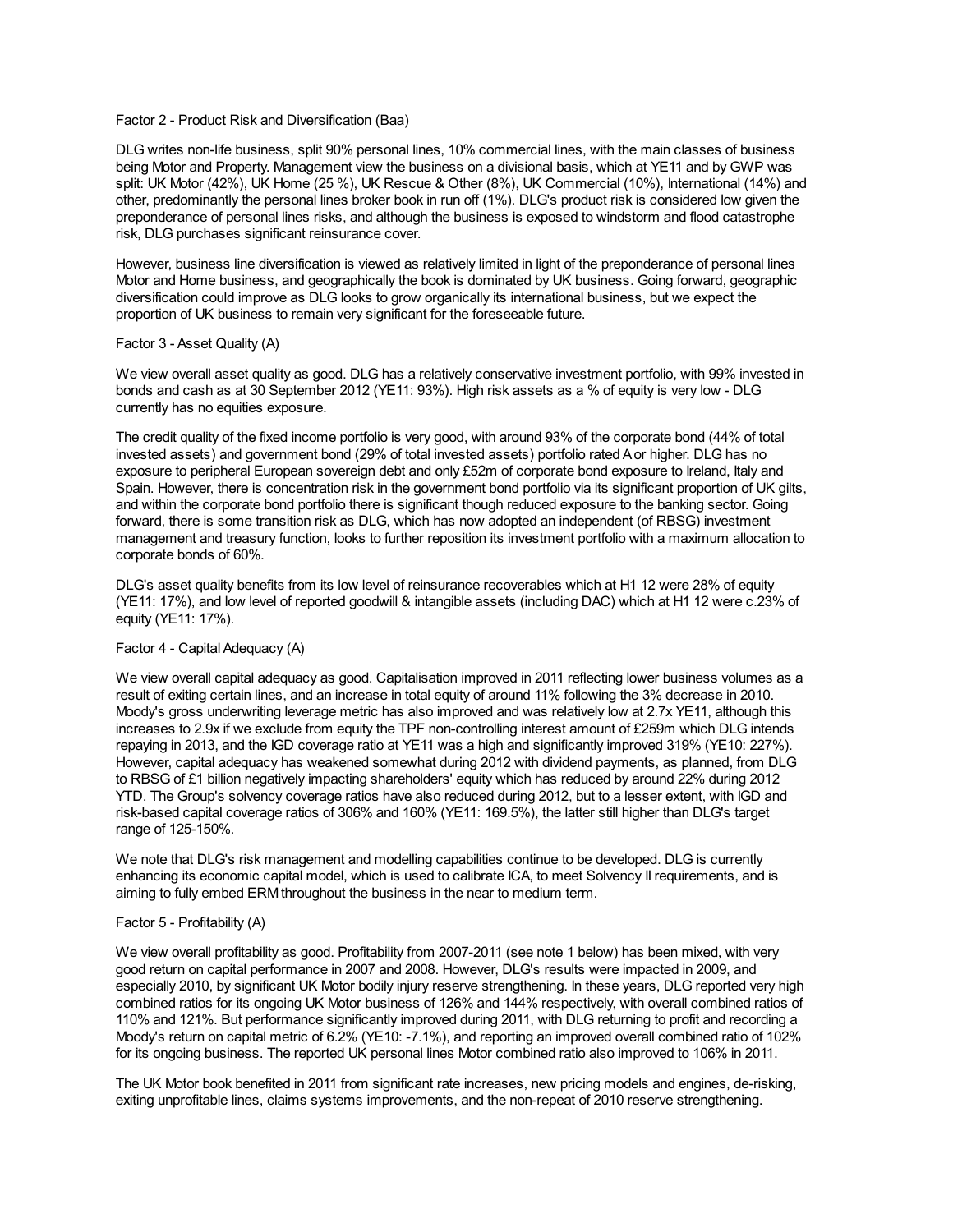Furthermore, we note that DLG materially benefits from additional income generated from its own brand Motor policies, and the performance of its UK Home and Rescue books has been generally good in recent years.

Aided by further benefits from its claims transformation programme and cost savings, DLG is targeting a 15% RoTE from ongoing operations, and a 98% combined operating ratio for 2013 with a further improvement in the performance of its UK personal lines Motor book. And in this regard we note the improved underwriting performance during 2012YTD. However, a key challenge is that DLG is heavily reliant for its profits on UK Motor which remains a highly competitive market and vulnerable to bodily injury claims inflation, and which in recent years DLG has under-performed.

(Note 1: 2011-2009 figures derived from Direct Line Insurance Group plc, Fixed/Floating rate guaranteed subordinated Notes due 2042, Prospectus dated 25 April 2012. 2008 and 2007 figures derived from RBS Group Annual Reports.)

#### Factor 6 - Reserve Adequacy (A)

The reserve adequacy metric score is driven by a small surplus position on average from 2011-2007 (see note 2 below). However, reserves for prior years were strengthened during 2009 and 2010, driven by respective £96m and £398m increases for UK Motor reserves, excluding TPF, with high inflation in bodily injury claims a feature of the UK Motor market. Aside from reserve strengthening with reserves including an additional margin beyond the actuarial best estimate, DLG's remedies, from 2009/2010, have also included de-risking, re-pricing, and new tools.

DLG returned to a prior year reserve release during 2011 for an amount of £227m (YE10: -£285m), and has also released reserves of £352m during 2012YTD. Furthermore, we note that the Group's estimated reserve margin above Towers Watson's independent actuarial best estimate at 30 June 2012 was 7.1%. However, volatility still remains within the external Motor market with large bodily injury claims continuing to be an industry-wide issue, and the number of Periodical Payment Order (PPO) awards continues to increase.

(Note 2: 2011-2009 figures derived from Direct Line Insurance Group plc's Fixed/Floating rate guaranteed subordinated Notes due 2042, Prospectus dated 25 April 2012, and Price Range Prospectus dated 28 September 2012. 2008 and 2007 figures derived from RBS Group Annual Reports.)

#### Factor 7 - Financial Flexibility (A)

We view DLG's overall financial flexibility as good. Adjusted financial leverage at YE2011 remained relatively low, reducing to 14.7% (YE2010: 16.4%) driven by increased equity. For this metric, we include as debt the TPF noncontrolling interest amount of £259m which is in the form of a perpetual subordinated loan and which DLG intends repaying in 2013.

Following the £500m issuance in April 2012 of lower Tier 2 capital in the form of dated subordinated notes which qualify for 25% equity credit from Moody's, together with reduced equity, off-set to an extent by the repayment of of intra-group debt, adjusted financial leverage increased to 20.3% at H1 12. Going forward, we expect DLG's financial leverage to remain relatively low in relation to UKI's A2 IFSR.

Driven by the intra-group nature of financial debt, DLG's finance costs were around a mere £3m in 2010 and 2011. Following the lower Tier 2 issuance, finance costs have increased significantly - £20m at 9m 2012- but we expect earnings coverage, which at 9m 2012 was around 8x, to be good going forward.

Financial flexibility is somewhat constrained by DLG's limited record in accessing capital markets as a result of its current ownership. However, we regard the IPO, following the raising of lower Tier 2 capital in April 2012, as successfully demonstrating DLG's stand-alone financial flexibility, and we see the Group as now less constrained by its current ownership.

#### **Rating Factors**

#### **U K Insurance Limited[1]**

| <b>Financial Strength Rating Scorecard</b> | Aaa | Аa | Baa | <b>Ba</b> | в | Caa | Score | Adiusted<br><b>Score</b> |
|--------------------------------------------|-----|----|-----|-----------|---|-----|-------|--------------------------|
|                                            |     |    |     |           |   |     |       |                          |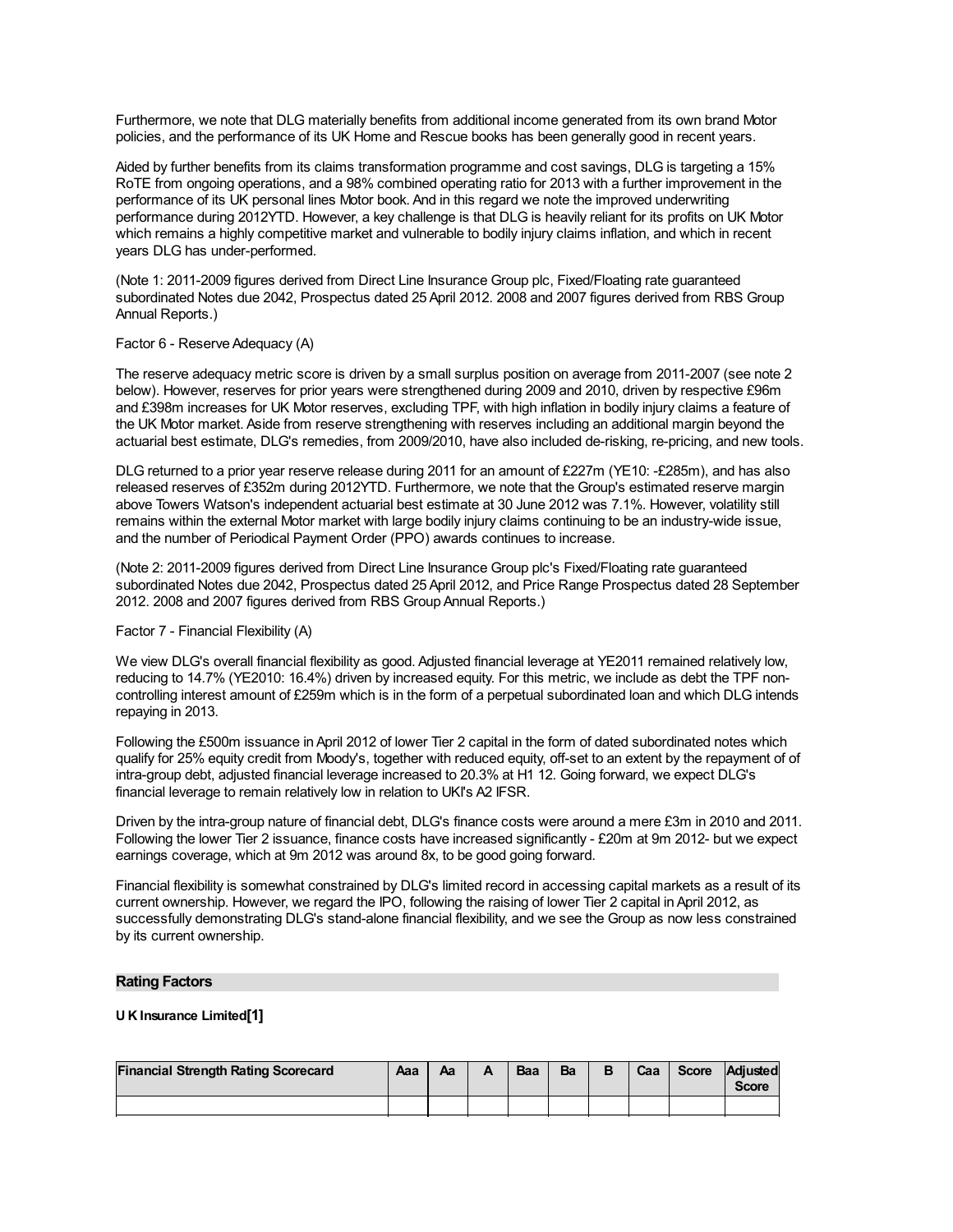| <b>Business Profile</b>                          |         |          |       |       |   | A       | A       |
|--------------------------------------------------|---------|----------|-------|-------|---|---------|---------|
| Market Position, Brand and Distribution (25%)    |         |          |       |       |   | A       | Аа      |
| Relative Market Share Ratio                      |         | X        |       |       |   |         |         |
| Underwriting Expense Ratio % Net                 |         |          |       | X     |   |         |         |
| <b>Premiums Written</b>                          |         |          |       |       |   |         |         |
| Product Risk and Diversification (10%)           |         |          |       |       |   | Baa     | Baa     |
| <b>Product Risk</b>                              |         | <b>X</b> |       |       | X |         |         |
| <b>P&amp;C</b> Insurance Product Diversification |         |          | X     |       |   |         |         |
| Geographic Diversification                       |         |          |       |       |   |         |         |
|                                                  |         |          |       |       |   |         |         |
| <b>Financial Profile</b>                         |         |          |       |       |   | A       | A       |
| <b>Asset Quality (10%)</b>                       |         |          |       |       |   | Aaa     | A       |
| High Risk Assets % Shareholders' Equity          | 2.6%    |          |       |       |   |         |         |
| Reinsurance Recoverables % Shareholders' 17.0%   |         |          |       |       |   |         |         |
| Equity                                           |         |          |       |       |   |         |         |
| Goodwill & Intangibles % Shareholders'           | 17.5%   |          |       |       |   |         |         |
| Equity                                           |         |          |       |       |   |         |         |
| Capital Adequacy (15%)                           |         |          |       |       |   | Aа      | A       |
| Gross Underwriting Leverage                      |         | 2.7x     |       |       |   |         |         |
| Profitability (15%)                              |         |          |       |       |   | Ba      | A       |
| Return on Capital (3 yr. avg)                    |         |          | 0.9%  |       |   |         |         |
| Sharpe Ratio of ROC (3 yr. avg)                  |         |          |       | 12.3% |   |         |         |
| Reserve Adequacy (10%)                           |         |          |       |       |   | Aaa     | A       |
| Adv./(Fav.) Loss Dev. % Beg. Reserves (5         | $-1.9%$ |          |       |       |   |         |         |
| yr. avg.) [2]                                    |         |          |       |       |   |         |         |
| <b>Financial Flexibility (15%)</b>               |         |          |       |       |   | A       | A       |
| Adjusted Financial Leverage                      | 14.7%   |          |       |       |   |         |         |
| <b>Total Leverage</b>                            | 14.7%   |          |       |       |   |         |         |
| Earnings Coverage (3 yr. avg.)                   |         |          | 3.00x |       |   |         |         |
| <b>Operating Environment (0%)</b>                |         |          |       |       |   | Aaa - A | Aaa - A |
| <b>Aggregate Profile</b>                         |         |          |       |       |   | A2      | A2      |

[1] Information based on historical DLG Group financial statements as per Direct Line Insurance Group plc, Fixed/Floating rate guaranteed subordinated Notes due 2042, Prospectus dated 25 April 2012 [2] 5 year average based on 2011 - 2009 reserves information from the Direct Line Insurance Group plc's, Fixed/Floating rate guaranteed subordinated Notes due 2042, Prospectus dated 25 April 2012, and Price Range Prospectus dated 28 September 2012; and 2008 - 2007 reserves information from the RBS Group annual reports.



© 2012 Moody's Investors Service, Inc. and/or its licensors and affiliates (collectively, "MOODY'S"). All rights reserved.

**CREDIT RATINGS ISSUED BY MOODY'S INVESTORS SERVICE, INC. ("MIS")AND ITSAFFILIATESARE MOODY'S CURRENT OPINIONS OF THE RELATIVE FUTURE CREDIT RISK OF ENTITIES, CREDIT COMMITMENTS, OR DEBT OR DEBT-LIKE SECURITIES,AND CREDIT RATINGSAND RESEARCH PUBLICATIONS PUBLISHED BY MOODY'S ("MOODY'S PUBLICATIONS") MAY INCLUDE MOODY'S CURRENT OPINIONS OF THE RELATIVE FUTURE CREDIT RISK OF ENTITIES, CREDIT COMMITMENTS, OR DEBT OR DEBT-LIKE SECURITIES. MOODY'S DEFINES CREDIT RISKAS THE RISK THAT AN ENTITY MAY NOT MEET ITS CONTRACTUAL, FINANCIAL OBLIGATIONSAS THEY COME DUEANDANY ESTIMATED FINANCIAL LOSS IN THE EVENT OF DEFAULT. CREDIT RATINGS DO NOT ADDRESSANY OTHER RISK, INCLUDING BUT NOT LIMITED TO: LIQUIDITY RISK, MARKET VALUE RISK, OR PRICE VOLATILITY. CREDIT RATINGSAND MOODY'S OPINIONS INCLUDED IN MOODY'S PUBLICATIONSARE NOT STATEMENTS OF CURRENT OR**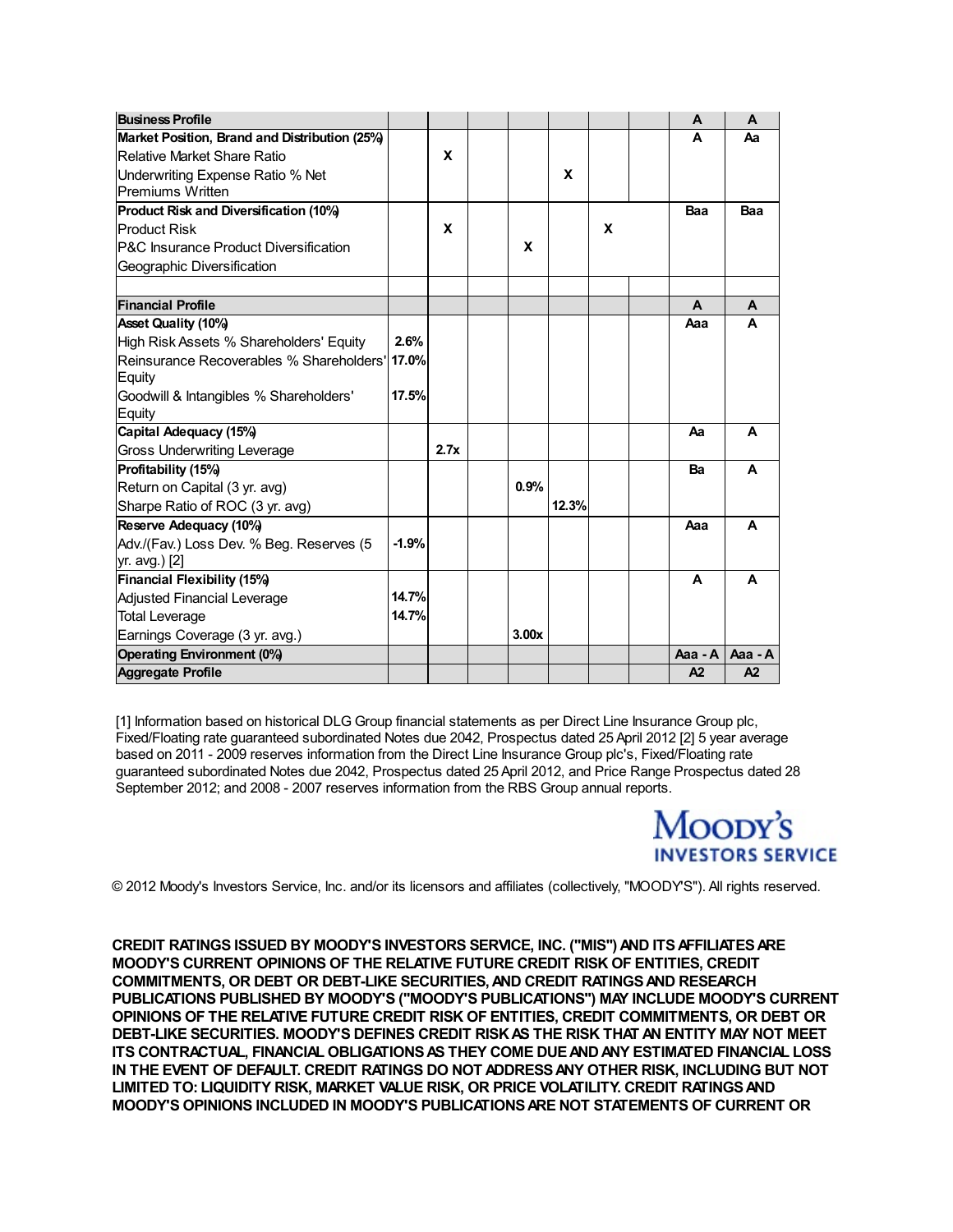**HISTORICAL FACT. CREDIT RATINGSAND MOODY'S PUBLICATIONS DO NOT CONSTITUTE OR PROVIDE INVESTMENT OR FINANCIALADVICE,AND CREDIT RATINGSAND MOODY'S PUBLICATIONSARE NOT AND DO NOT PROVIDE RECOMMENDATIONS TO PURCHASE, SELL, OR HOLD PARTICULAR SECURITIES. NEITHER CREDIT RATINGS NOR MOODY'S PUBLICATIONS COMMENT ON THE SUITABILITY OFAN INVESTMENT FORANY PARTICULAR INVESTOR. MOODY'S ISSUES ITS CREDIT RATINGSAND PUBLISHES MOODY'S PUBLICATIONS WITH THE EXPECTATIONAND UNDERSTANDING THAT EACH INVESTOR WILL MAKE ITS OWN STUDYAND EVALUATION OF EACH SECURITY THAT IS UNDER CONSIDERATION FOR PURCHASE, HOLDING, OR SALE.**

ALL INFORMATION CONTAINED HEREIN IS PROTECTED BY LAW, INCLUDING BUT NOT LIMITED TO, COPYRIGHT LAW, AND NONE OF SUCH INFORMATION MAY BE COPIED OR OTHERWISE REPRODUCED, REPACKAGED, FURTHER TRANSMITTED, TRANSFERRED, DISSEMINATED, REDISTRIBUTED OR RESOLD, OR STORED FOR SUBSEQUENT USE FOR ANY SUCH PURPOSE, IN WHOLE OR IN PART, INANY FORMOR MANNER OR BYANY MEANS WHATSOEVER, BYANY PERSON WITHOUT MOODY'S PRIOR WRITTEN CONSENT. All information contained herein is obtained by MOODY'S from sources believed by it to be accurate and reliable. Because of the possibility of human or mechanical error as well as other factors, however, all information contained herein is provided "AS IS" without warranty of any kind. MOODY'S adopts all necessary measures so that the information it uses in assigning a credit rating is of sufficient quality and from sources Moody's considers to be reliable, including, when appropriate, independent third-party sources. However, MOODY'S is not an auditor and cannot in every instance independently verify or validate information received in the rating process. Under no circumstances shall MOODY'S have any liability to any person or entity for (a) any loss or damage in whole or in part caused by, resulting from, or relating to, any error (negligent or otherwise) or other circumstance or contingency within or outside the control of MOODY'S or any of its directors, officers, employees or agents in connection with the procurement, collection, compilation, analysis, interpretation, communication, publication or delivery of any such information, or (b) any direct, indirect, special, consequential, compensatory or incidental damages whatsoever (including without limitation, lost profits), even if MOODY'S is advised in advance of the possibility of such damages, resulting from the use of or inability to use, any such information. The ratings, financial reporting analysis, projections, and other observations, if any, constituting part of the information contained herein are, and must be construed solely as, statements of opinion and not statements of fact or recommendations to [purchase](http://www.moodys.com/), sell or hold any securities. Each user of the information contained herein must make its own study and evaluation of each security it may consider purchasing, holding or selling. NO WARRANTY, EXPRESS OR IMPLIED, AS TO THE ACCURACY, TIMELINESS, COMPLETENESS, MERCHANTABILITYOR FITNESS FOR ANY PARTICULAR PURPOSE OF ANY SUCH RATING OR OTHER OPINION OR INFORMATION IS GIVEN OR MADE BY MOODY'S INANY FORMOR MANNER WHATSOEVER.

MIS, a wholly-owned credit rating agency subsidiary of Moody's Corporation ("MCO"), hereby discloses that most issuers of debt securities (including corporate and municipal bonds, debentures, notes and commercial paper) and preferred stock rated by MIS have, prior to assignment of any rating, agreed to pay to MIS for appraisal and rating services rendered by it fees ranging from \$1,500 to approximately \$2,500,000. MCO and MIS also maintain policies and procedures to address the independence of MIS's ratings and rating processes. Information regarding certain affiliations that may exist between directors of MCO and rated entities, and between entities who hold ratings from MIS and have also publicly reported to the SEC an ownership interest in MCO of more than 5%, is posted annually at www.moodys.com under the heading "Shareholder Relations — Corporate Governance — Director and Shareholder Affiliation Policy."

Any publication into Australia of this document is by MOODY'S affiliate, Moody's Investors Service Pty Limited ABN 61 003 399 657, which holds Australian Financial Services License no. 336969. This document is intended to be provided only to "wholesale clients" within the meaning of section 761G of the Corporations Act 2001. By continuing to access this document from within Australia, you represent to MOODY'S that you are, or are accessing the document as a representative of, a "wholesale client" and that neither you nor the entity you represent will directly or indirectly disseminate this document or its contents to "retail clients" within the meaning of section 761G of the Corporations Act 2001.

Notwithstanding the foregoing, credit ratings assigned on and after October 1, 2010 by Moody's Japan K.K. ("MJKK") are